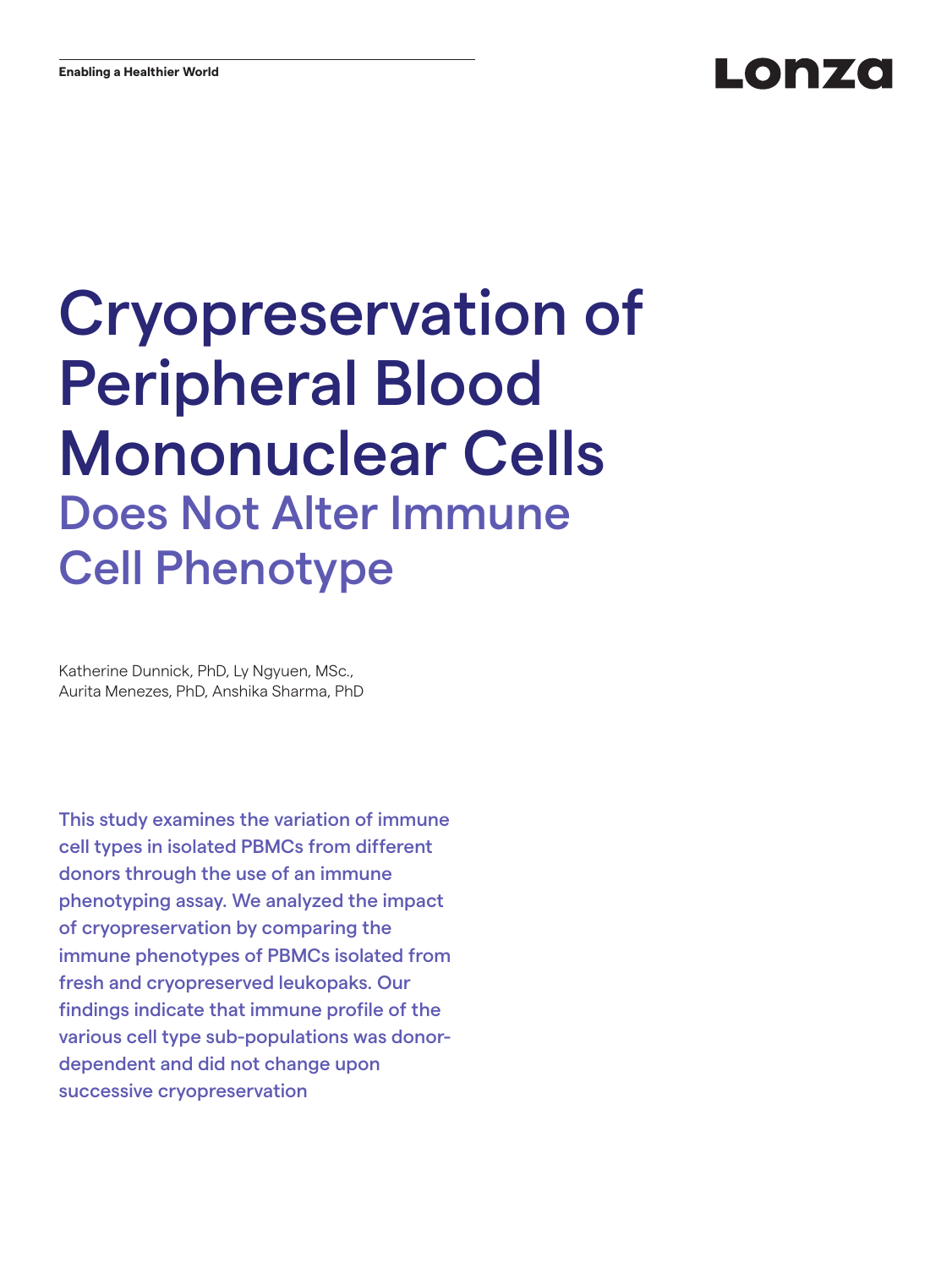# Introduction

Peripheral blood mononuclear cells (PBMCs) consisting of lymphocytes, dendritic cells, and monocytes play an important role in both the innate and adaptive immune systems and are critical in protecting the body from viral, bacterial, and parasitic infection.

PBMCs are increasingly being used in the drug development journey of biological therapeutics. Although ideally, researchers may like to use freshly isolated PBMCs, it is not always feasible to isolate the cells and generate experimental data immediately. Typically these cells are isolated from fresh leukopaks and cryopreserved for future use.

To assess the impact of cropreservation on the various sub-populations of immune cells, we compared the percentage of lymphocytes, dendritic cells and monocytes within PBMC populations from both fresh leukopaks and leukopaks that had been previously frozen (cryopreserved leukopaks).

In this tech note, we studied the prevalence of immune cell types in isolated PBMCs through the use of an immune phenotyping assay. We analyzed the impact of cryopreservation by comparing the immune phenotypes of PBMCs isolated from fresh leukopaks within 24 hours of collection and cryopreserved with the phenotype of PBMCs isolated from frozen leukopaks from the same donor. We demonstrated that the immune profile of the various cell type sub-populations was donor-dependent and did not change upon successive cryopreservation.

These findings enable researchers to select from an increased repertoire of donor material and can be confident that PBMCs isolated from cryopreserved leukopaks will be equivalent in profile to fresh isolations.

### **Materials**

- Normal Mouse IgG 5mg (Sigma P/N M7894)
- CD45 FITC (BD Biosciences P/N 347463)
- CD45 V450 (BD Biosciences P/N 642275)
- CD4 APC (BD Biosciences P/N 340443)
- CD8 FITC (BD Bioscience P/N 347313)
- CD3 PE (BD Biosciences P/N 347347)
- CD56 APC (BD Biosciences P/N 341025)
- CD45 PerCP-Cy 5.5 (BD Biosciences P/N 340953)
- CD45 APC (BD Biosciences P/N 340943)
- CD11c PE (BD Biosciences P/N 347637)
- CD19 PerCP-Cy5.5 (BD Biosciences P/N 340951)
- CD14 FITC (BD Biosciences P/N 347493)
- Live/Dead Fixable Near-IR Dead Cell Stain Kit (Invitrogen P/N L100119)
- FACS buffer

# **Methods**

PBMCs from four donors were isolated either from fresh leukopaks (PBMC isolation occurred within 24 hours of leukopak collection from donors) or from cryopreserved leukopaks (leukopaks from the same donors that were cryopreserved prior to PBMC isolation). Isolated PBMCs from both leukopak types were subsequently cryopreserved again. After a 2-week cryopreservation, cells were thawed and assessed based on the protocol below:

### Immune phenotyping

- 1. PBMCs were thawed at 37ºC for 2 minutes, then centrifuged at 300xg for 10 minutes
- 2. After centrifugation, cells were counted using Trypan Blue and resuspended at 10×10<sup>6</sup> cells per mL FACS buffer
- 3. FACS buffer is prepared by adding 15 mL FBS and 2 mL of 25% Sodium azide solution to 500 mL of PBS (Ca++ and Mg++ free)
- 4. Cells were then incubated with Normal Mouse IgG in FACS Buffer for 30 minutes on ice in the dark
- 5. Cells were washed with PBS and incubated
- with antibodies following the vendor's recommended protocol for 30 minutes on ice in the dark
	- a. CD45+ Lymphocyte marker
	- b. CD3+ T Cells
	- c. CD4+ T helper Cells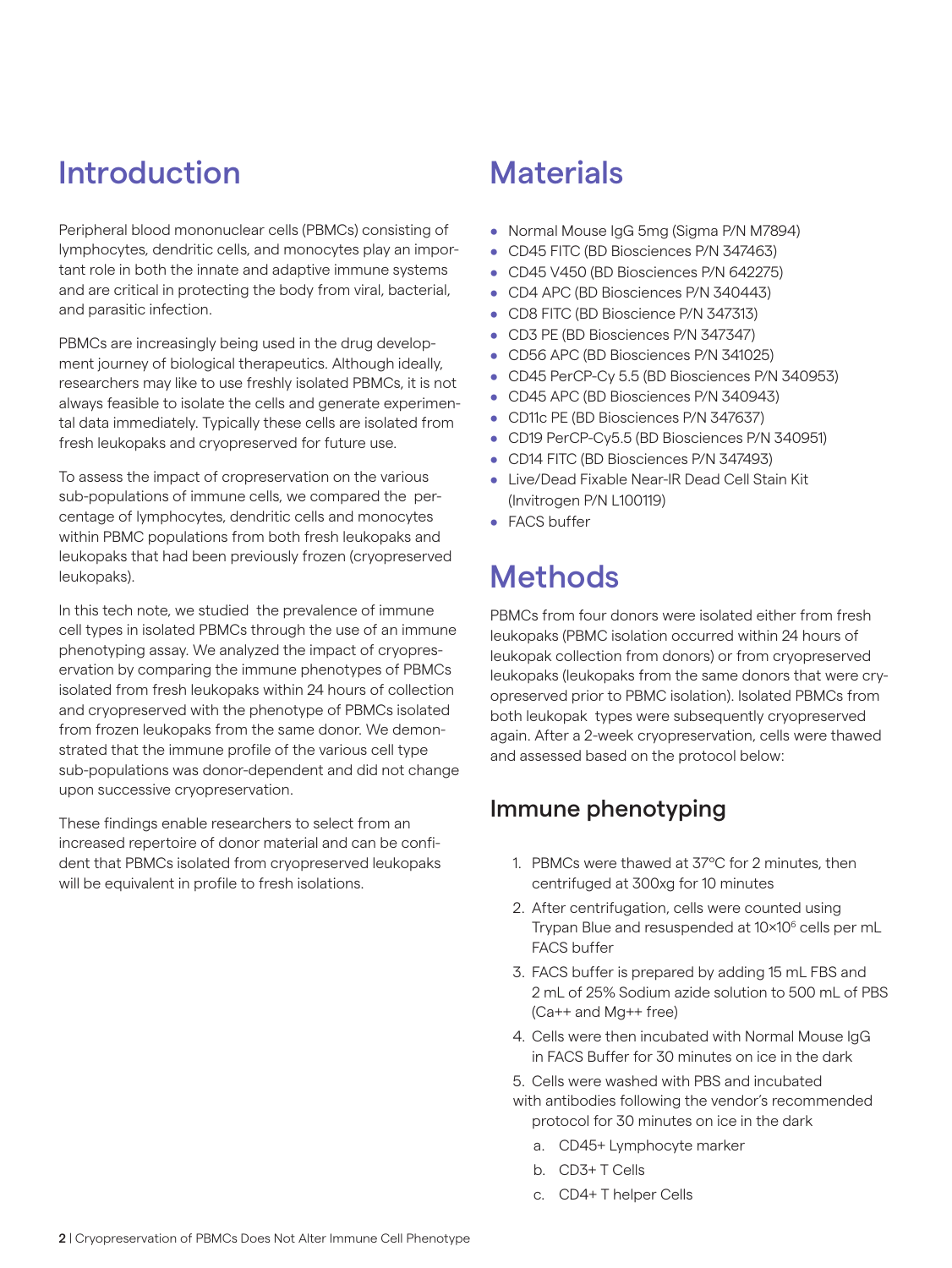- d. CD8+ Cytotoxic T Cells
- e. CD19+ B Cells
- f. CD56+ Natural Killer Cells
- g. CD14+/CD11c+ Monocytes/Dendritic Cells
- 6. After incubation, cells were washed with PBS and stained with live/dead stain following the vendor's recommended protocol for 30 minutes on ice in the dark
- 7. Cells were washed with PBS and fixed in 2% PFA then analyzed on the BD Canto II flow cytometer

### **Results**



#### Figure 1.

Percentage of individual immune cells analyzed immediately out of cryopreservation via FACS. PBMCs were isolated either from fresh or cryopreserved leukopak. Dark purple bars represent immune cell populations in PBMCs isolated from fresh leukopak. Light purple bars represent immune cell populations in PBMCs isolated from cryopreserved leukopak. All populations were gated on live, single cell population for flow cytometry analysis. Data is the combined average of the 4 donors tested and represented as the mean ±SEM. Populations were analyzed by two-way ANOVA.

### Cryopreserved leukopaks have similar cell populations as fresh leukopaks

To determine general percentages of different lymphocytes, dendritic, and monocyte cell types, PBMCs were isolated and cryopreserved from leukopaks of 4 donors that were processed in the following manner: Leukopak samples were collected from each donor and split into two halves where one half of the sample was tested as fresh leukopak for PBMCs to be isolated within 24 hours of leukopak collection, while the other half was cryopreserved post-collection, then subsequently completely thawed for PBMC isolation. Each donor was analyzed for various markers via FACS. Results demonstrate that cryopreserving leukopaks prior to PBMC isolation does not significantly impact the percentage of specific immune cell populations (Figure 1). However, data does indicate that, as expected, donors differ in the percentages of specific sub-populations present (Figure 2). Specifically, donor 1 and donor 4 showed lower percentages of T cells, but higher percentage of monocytes and dendritic cells in PBMCs isolated from cryopreserved leukopak compared to fresh. This difference in cell populations may be attributed to better preservation of monocyte and dendritic cell populations, but less superior T cells preservation in cryopreserved compared to fresh leukopak for donors 1 and 4. Meanwhile, donors 2 and 3 showed similar presence of all assessed immune cells in PBMCs isolated from both fresh and cryopreserved leukopaks (Figure 2). Overall, both types of leukopaks showed the presence of the same immune cell populations across different donors (Figure 2), though the pencentage of these cell types in PBMCs may differ due to donor-to-donor variability, as expected.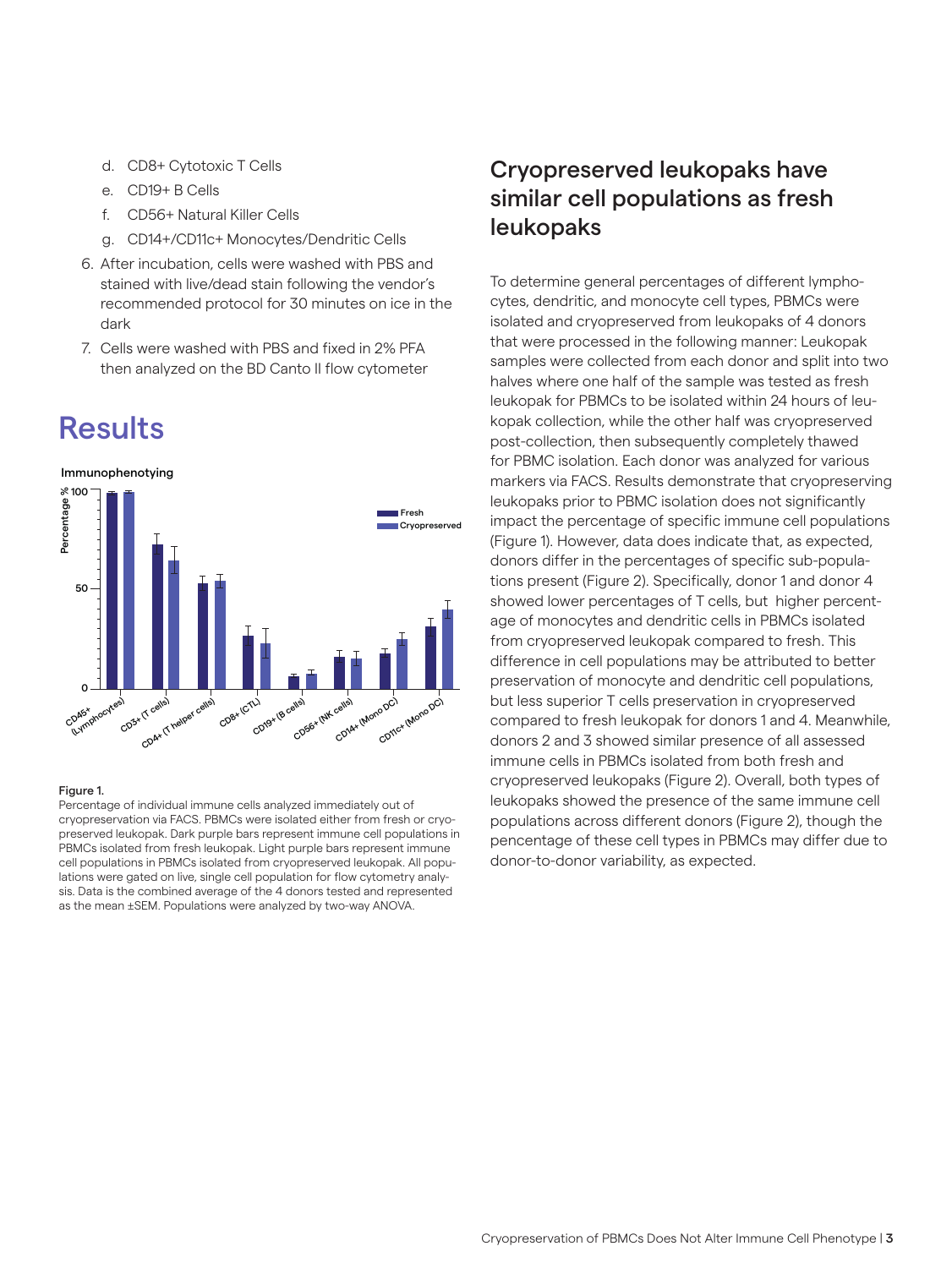

#### Figure 2.

Percentage of individual immune cells analyzed immediately out of cryopreservation via FACS for the four donors assessed. PBMCs were isolated either from fresh or cryopreserved leukopak. Dark purple bars represent immune cell populations in PBMCs isolated from fresh leukopak. Light purple bars represent immune cell populations in PBMCs isolated from cryopreserved leukopak. All populations were gated on live, single cell population for flow cytometry analysis.